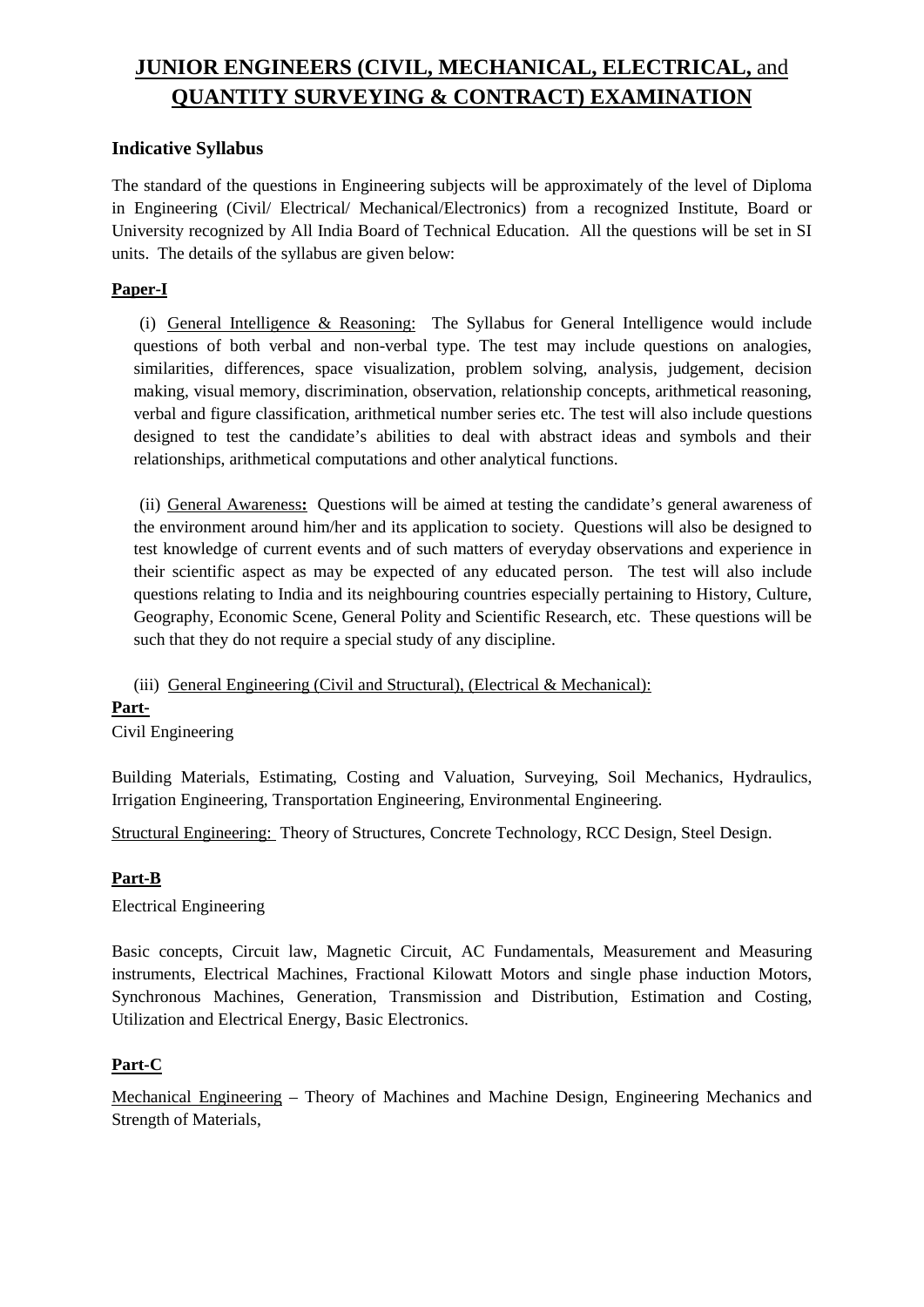Properties of Pure Substances,  $1<sup>st</sup>$  Law of Thermodynamics,  $2<sup>nd</sup>$  Law of Thermodynamics, Air standard Cycles for IC Engines, IC Engine Performance, IC Engines Combustion, IC Engine Cooling & Lubrication, Rankine cycle of System, Boilers, Classification, Specification, Fitting & Accessories, Air Compressors & their cycles, Refrigeration cycles, Principle of Refrigeration Plant, Nozzles & Steam Turbines.

Properties & Classification of Fluids, Fluid Statics, Measurement of Fluid Pressure, Fluid kinematics, Dynamics of Ideal fluids, Measurement of Flow rate, basic principles, Hydraulic Turbines, Centrifugal Pumps, Classification of steels.

#### **Paper II**

#### **Part-A : Civil & Structural Engineering**

#### Civil Engineering

Building Materials **:** Physical and Chemical properties, classification, standard tests, uses and manufacture/quarrying of materials e.g. building stones, silicate based materials, cement (Portland), asbestos products, timber and wood based products, laminates, bituminous materials, paints, varnishes.

Estimating, Costing and Valuation: estimate, glossary of technical terms, analysis of rates, methods and unit of measurement, Items of work – earthwork, Brick work (Modular & Traditional bricks), RCC work, Shuttering, Timber work, Painting, Flooring, Plastering. Boundary wall, Brick building, Water Tank, Septic tank, Bar bending schedule, Centre line method, Mid-section formula, Trapezodial formula, Simpson's rule. Cost estimate of Septic tank, flexible pavements, Tube well, isolates and combined footings, Steel Truss, Piles and pile-caps. Valuation – Value and cost, scrap value, salvage value, assessed value, sinking fund, depreciation and obsolescence, methods of valuation.

Surveying **:** Principles of surveying, measurement of distance, chain surveying, working of prismatic compass, compass traversing, bearings, local attraction, plane table surveying, theodolite traversing, adjustment of theodolite, Levelling, Definition of terms used in levelling, contouring, curvature and refraction corrections, temporary and permanent adjustments of dumpy level, methods of contouring, uses of contour map, tachometric survey, curve setting, earth work calculation, advanced surveying equipment.

Soil Mechanics : Origin of soil, phase diagram, Definitions-void ratio, porosity, degree of saturation, water content, specific gravity of soil grains, unit weights, density index and interrelationship of different parameters, Grain size distribution curves and their uses. Index properties of soils, Atterberg's limits, ISI soil classification and plasticity chart. Permeability of soil, coefficient of permeability, determination of coefficient of permeability, Unconfined and confined aquifers, effective stress, quick sand, consolidation of soils, Principles of consolidation, degree of consolidation, pre-consolidation pressure, normally consolidated soil, e-log p curve, computation of ultimate settlement. Shear strength of soils, direct shear test, Vane shear test, Triaxial test. Soil compaction, Laboratory compaction test, Maximum dry density and optimum moisture content, earth pressure theories, active and passive earth pressures, Bearing capacity of soils, plate load test, standard penetration test.

Hydraulics : Fluid properties, hydrostatics, measurements of flow, Bernoulli's theorem and its application, flow through pipes, flow in open channels, weirs, flumes, spillways, pumps and turbines.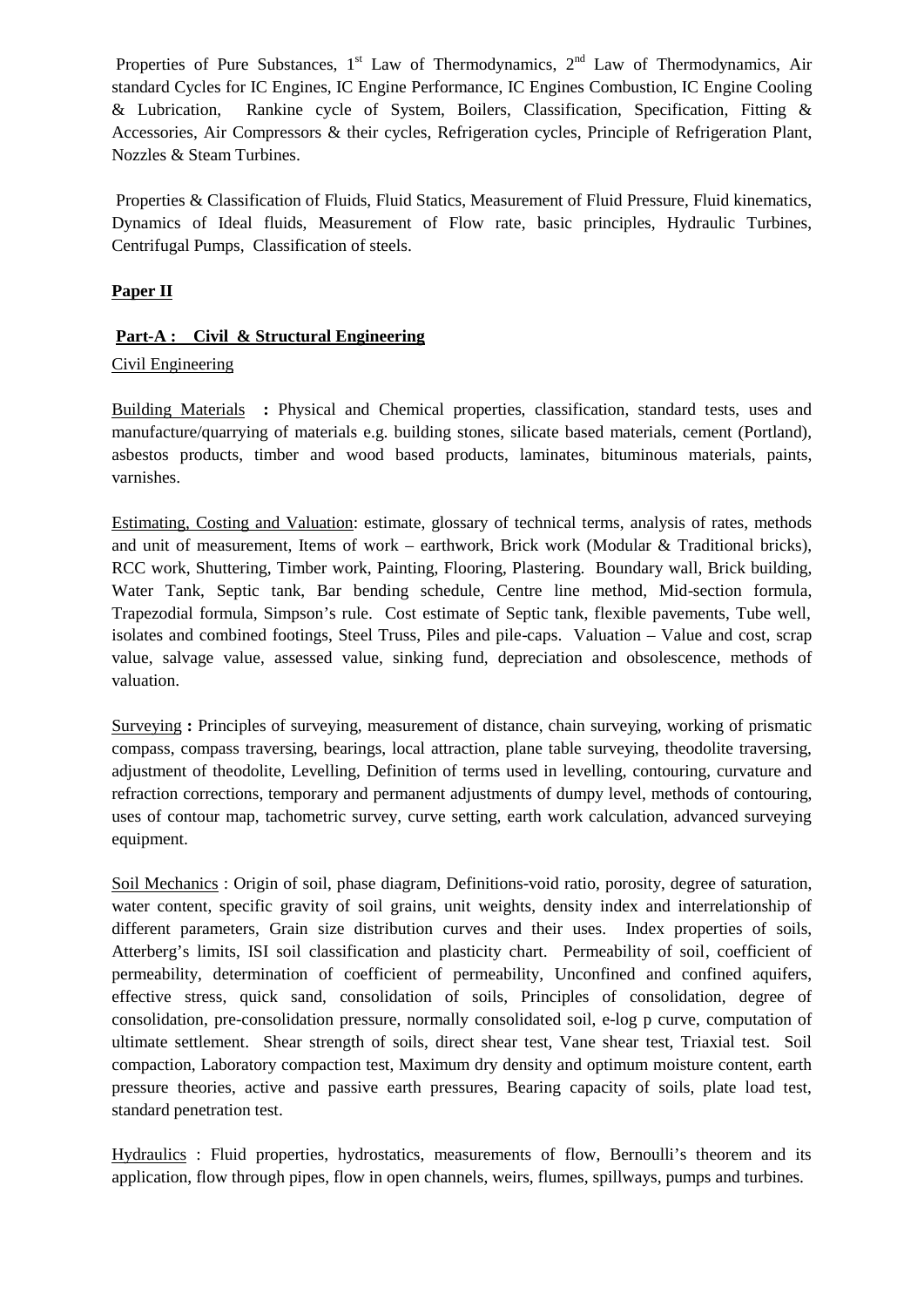Irrigation Engineering: Definition, necessity, benefits, 2II effects of irrigation, types and methods of irrigation, Hydrology – Measurement of rainfall, run off coefficient, rain gauge, losses from precipitation – evaporation, infiltration, etc. Water requirement of crops, duty, delta and base period, Kharif and Rabi Crops, Command area, Time factor, Crop ratio, Overlap allowance, Irrigation efficiencies. Different type of canals, types of canal irrigation, loss of water in canals. Canal lining – types and advantages. Shallow and deep to wells, yield from a well. Weir and barrage, Failure of weirs and permeable foundation, Slit and Scour, Kennedy's theory of critical velocity. Lacey's theory of uniform flow. Definition of flood, causes and effects, methods of flood control, water logging, preventive measure. Land reclamation, Characteristics of affecting fertility of soils, purposes, methods, description of land and reclamation processes. Major irrigation projects in India.

Transportation Engineering: Highway Engineering – cross sectional elements, geometric design, types of pavements, pavement materials – aggregates and bitumen, different tests, Design of flexible and rigid pavements – Water Bound Macadam (WBM) and Wet Mix Macadam (WMM), Gravel Road, Bituminous construction, Rigid pavement joint, pavement maintenance, Highway drainage, Railway Engineering- Components of permanent way – sleepers, ballast, fixtures and fastening, track geometry, points and crossings, track junction, stations and yards. Traffic Engineering – Different traffic survey, speed-flow-density and their interrelationships, intersections and interchanges, traffic signals, traffic operation, traffic signs and markings, road safety.

Environmental Engineering: Quality of water, source of water supply, purification of water, distribution of water, need of sanitation, sewerage systems, circular sewer, oval sewer, sewer appurtenances, sewage treatments. Surface water drainage. Solid waste management – types, effects, engineered management system. Air pollution – pollutants, causes, effects, control. Noise pollution – cause, health effects, control.

# Structural Engineering

Theory of structures**:** Elasticity constants, types of beams – determinate and indeterminate, bending moment and shear force diagrams of simply supported, cantilever and over hanging beams. Moment of area and moment of inertia for rectangular & circular sections, bending moment and shear stress for tee, channel and compound sections, chimneys, dams and retaining walls, eccentric loads, slope deflection of simply supported and cantilever beams, critical load and columns, Torsion of circular section.

Concrete Technology: Properties, Advantages and uses of concrete, cement aggregates, importance of water quality, water cement ratio, workability, mix design, storage, batching, mixing, placement, compaction, finishing and curing of concrete, quality control of concrete, hot weather and cold weather concreting, repair and maintenance of concrete structures.

RCC Design: RCC beams-flexural strength, shear strength, bond strength, design of singly reinforced and double reinforced beams, cantilever beams. T-beams, lintels. One way and two way slabs, isolated footings. Reinforced brick works, columns, staircases, retaining wall, water tanks (RCC design questions may be based on both Limit State and Working Stress methods).

Steel Design: Steel design and construction of steel columns, beams roof trusses plate girders.

# **Part-B (Electrical Engineering):**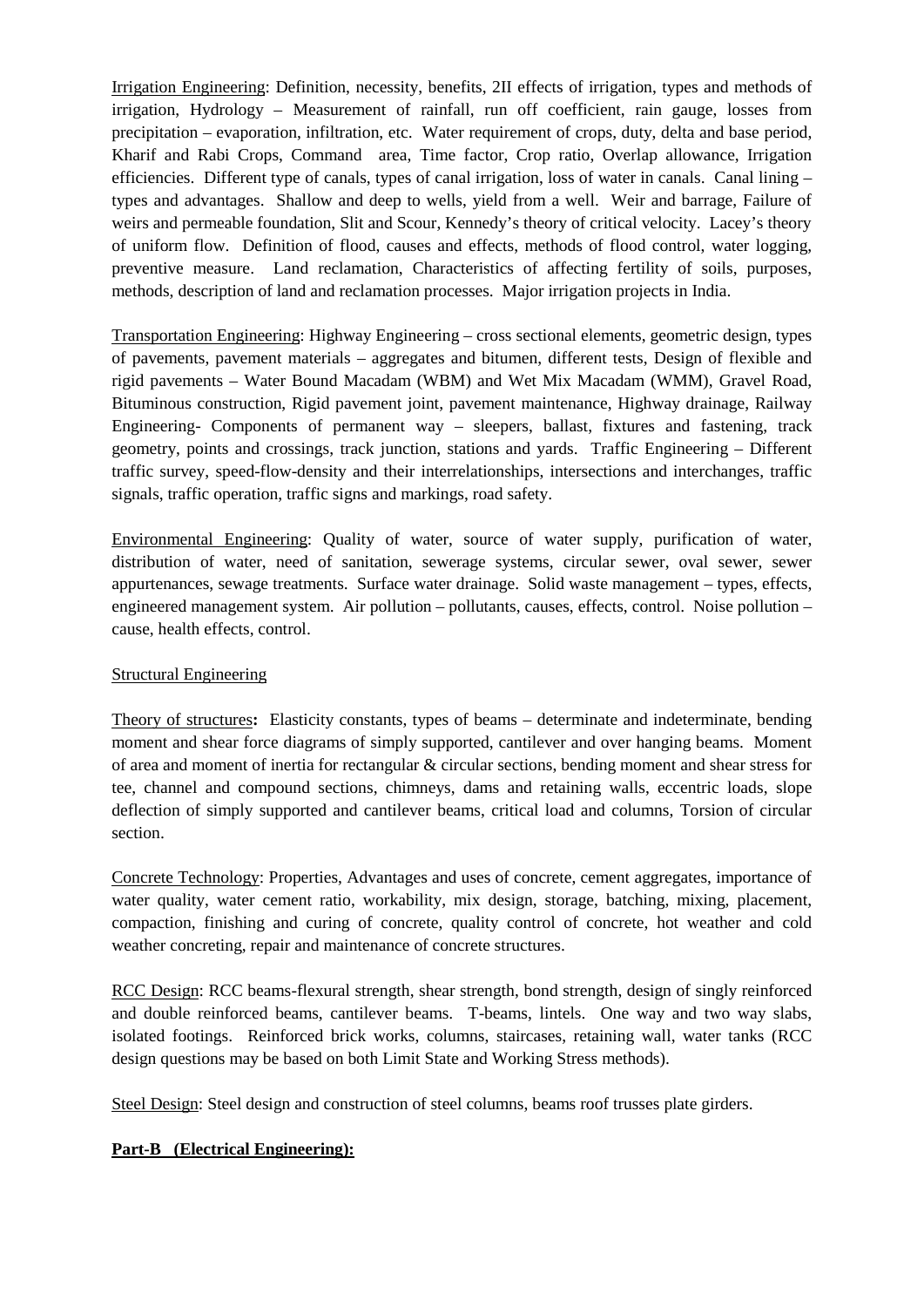Basic concepts : Concepts of resistance, inductance, capacitance, and various factors affecting them. Concepts of current, voltage, power, energy and their units.

Circuit law **:** Kirchhoff's law, Simple Circuit solution using network theorems.

Magnetic Circuit : Concepts of flux, mmf, reluctance, Different kinds of magnetic materials, Magnetic calculations for conductors of different configuration e.g. straight, circular, solenoidal, etc. Electromagnetic induction, self and mutual induction.

AC Fundamentals: Instantaneous, peak, R.M.S. and average values of alternating waves, Representation of sinusoidal wave form, simple series and parallel AC Circuits consisting of R.L. and C, Resonance, Tank Circuit. Poly Phase system – star and delta connection, 3 phase power, DC and sinusoidal response of R-Land R-C circuit.

Measurement and measuring instruments: Measurement of power (1 phase and 3 phase, both active and re-active) and energy, 2 wattmeter method of 3 phase power measurement. Measurement of frequency and phase angle. Ammeter and voltmeter (both moving oil and moving iron type), extension of range wattmeter, Multimeters, Megger, Energy meter AC Bridges. Use of CRO, Signal Generator, CT, PT and their uses. Earth Fault detection.

Electrical Machines : (a) D.C. Machine – Construction, Basic Principles of D.C. motors and generators, their characteristics, speed control and starting of D.C. Motors. Method of braking motor, Losses and efficiency of D.C. Machines. (b) 1 phase and 3 phase transformers – Construction, Principles of operation, equivalent circuit, voltage regulation, O.C. and S.C. Tests, Losses and efficiency. Effect of voltage, frequency and wave form on losses. Parallel operation of 1 phase /3 phase transformers. Auto transformers. (c) 3 phase induction motors, rotating magnetic field, principle of operation, equivalent circuit, torque-speed characteristics, starting and speed control of 3 phase induction motors. Methods of braking, effect of voltage and frequency variation on torque speed characteristics.

Fractional Kilowatt Motors and Single Phase Induction Motors: Characteristics and applications.

Synchronous Machines - Generation of 3-phase e.m.f. armature reaction, voltage regulation, parallel operation of two alternators, synchronizing, control of active and reactive power. Starting and applications of synchronous motors.

Generation, Transmission and Distribution – Different types of power stations, Load factor, diversity factor, demand factor, cost of generation, inter-connection of power stations. Power factor improvement, various types of tariffs, types of faults, short circuit current for symmetrical faults. Switchgears – rating of circuit breakers, Principles of arc extinction by oil and air, H.R.C. Fuses, Protection against earth leakage / over current, etc. Buchholtz relay, Merz-Price system of protection of generators & transformers, protection of feeders and bus bars. Lightning arresters, various transmission and distribution system, comparison of conductor materials, efficiency of different system. Cable – Different type of cables, cable rating and derating factor.

Estimation and costing : Estimation of lighting scheme, electric installation of machines and relevant IE rules. Earthing practices and IE Rules.

Utilization of Electrical Energy : Illumination, Electric heating, Electric welding, Electroplating, Electric drives and motors.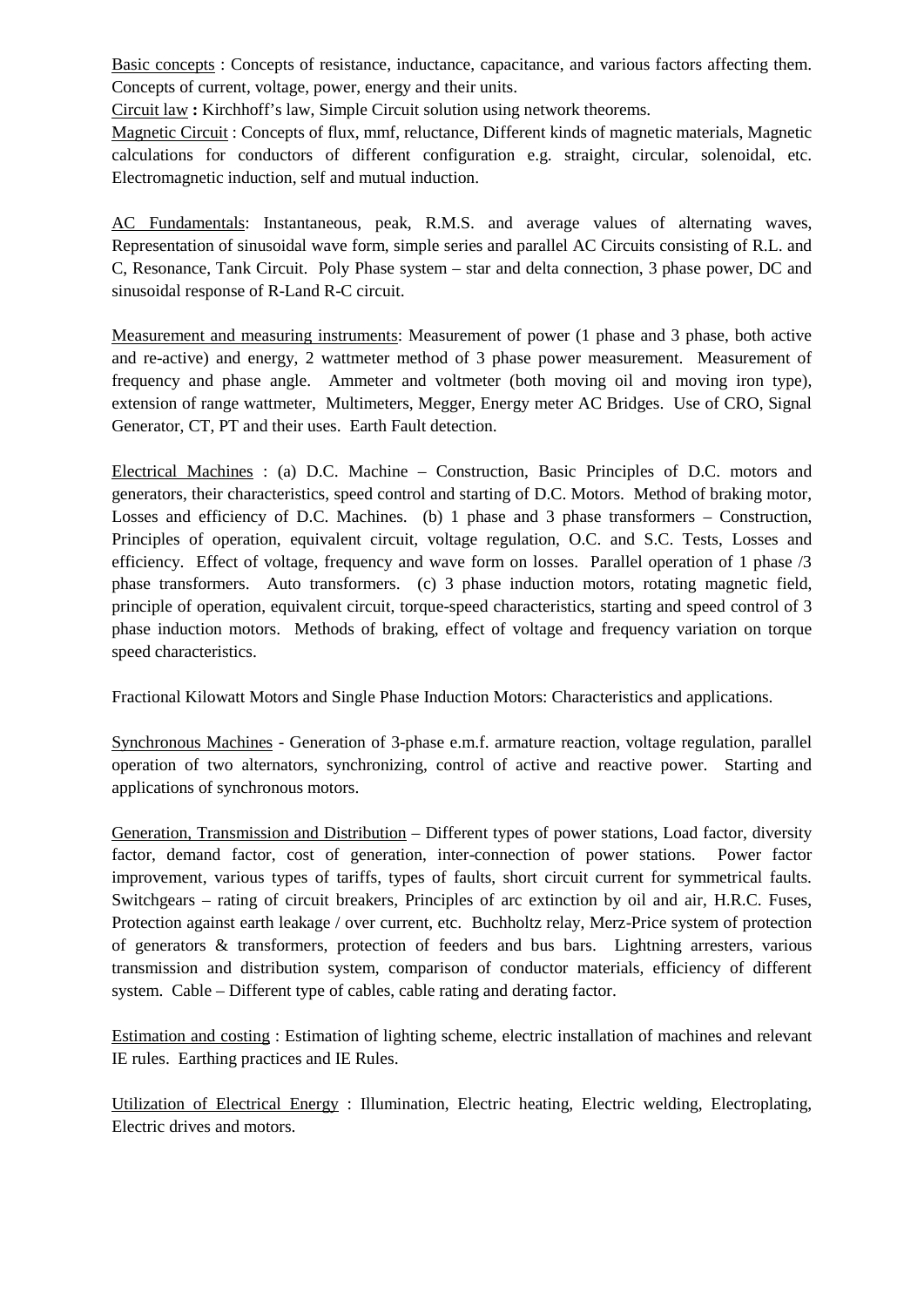Basic Electronics : Working of various electronic devices e.g. P N Junction diodes, Transistors (NPN and PNP type), BJT and JFET. Simple circuits using these devices.

# **Part- C (Mechanical Engineering)**:

Theory of Machines and Machine Design

Concept of simple machine, Four bar linkage and link motion, Flywheels and fluctuation of energy, Power transmission by belts – V-belts and Flat belts, Clutches – Plate and Conical clutch, Gears – Type of gears, gear profile and gear ratio calculation, Governors – Principles and classification, Riveted joint, Cams, Bearings, Friction in collars and pivots.

Engineering Mechanics and Strength of Materials

Equilibrium of Forces, Law of motion, Friction, Concepts of stress and strain, Elastic limit and elastic constants, Bending moments and shear force diagram, Stress in composite bars, Torsion of circular shafts, Bucking of columns – Euler's and Rankin's theories, Thin walled pressure vessels.

Thermal Engineering

Properties of Pure Substances : p-v & P-T diagrams of pure substance like  $H_2O$ , Introduction of steam table with respect to steam generation process; definition of saturation, wet & superheated status. Definition of dryness fraction of steam, degree of superheat of steam. H-s chart of steam (Mollier's Chart).

1<sup>st</sup> Law of Thermodynamics : Definition of stored energy & internal energy, 1<sup>st</sup> Law of Thermodynamics of cyclic process, Non Flow Energy Equation, Flow Energy & Definition of Enthalpy, Conditions for Steady State Steady Flow; Steady State Steady Flow Energy Equation. 2<sup>nd</sup> Law of Thermodynamics: Definition of Sink, Source Reservoir of Heat, Heat Engine, Heat Pump & Refrigerator; Thermal Efficiency of Heat Engines & co-efficient of performance of Refrigerators, Kelvin – Planck & Clausius Statements of  $2<sup>nd</sup>$  Law of Thermodynamics, Absolute or Thermodynamic Scale of temperature, Clausius Integral, Entropy, Entropy change calculation of ideal gas processes. Carnot Cycle & Carnot Efficiency, PMM-2; definition & its impossibility.

Air standard Cycles for IC engines : Otto cycle; plot on P-V, T-S Planes; Thermal Efficiency, Diesel Cycle; Plot on P-V, T-S planes; Thermal efficiency.

IC Engine Performance, IC Engine Combustion, IC Engine Cooling & Lubrication. Rankine cycle of steam **:** Simple Rankine cycle plot on P-V, T-S, h-s planes, Rankine cycle efficiency with & without pump work.

Boilers; Classification; Specification; Fittings & Accessories : Fire Tube & Water Tube Boilers.

Air Compressors & their cycles; Refrigeration cycles; Principle of a Refrigeraton Plant; Nozzles & Steam Turbines

Fluid Mechanics & Machinery

Properties & Classification of Fluid **:** ideal & real fluids, Newton's law of viscosity, Newtonian and Non-Newtonian fluids, compressible and incompressible fluids.